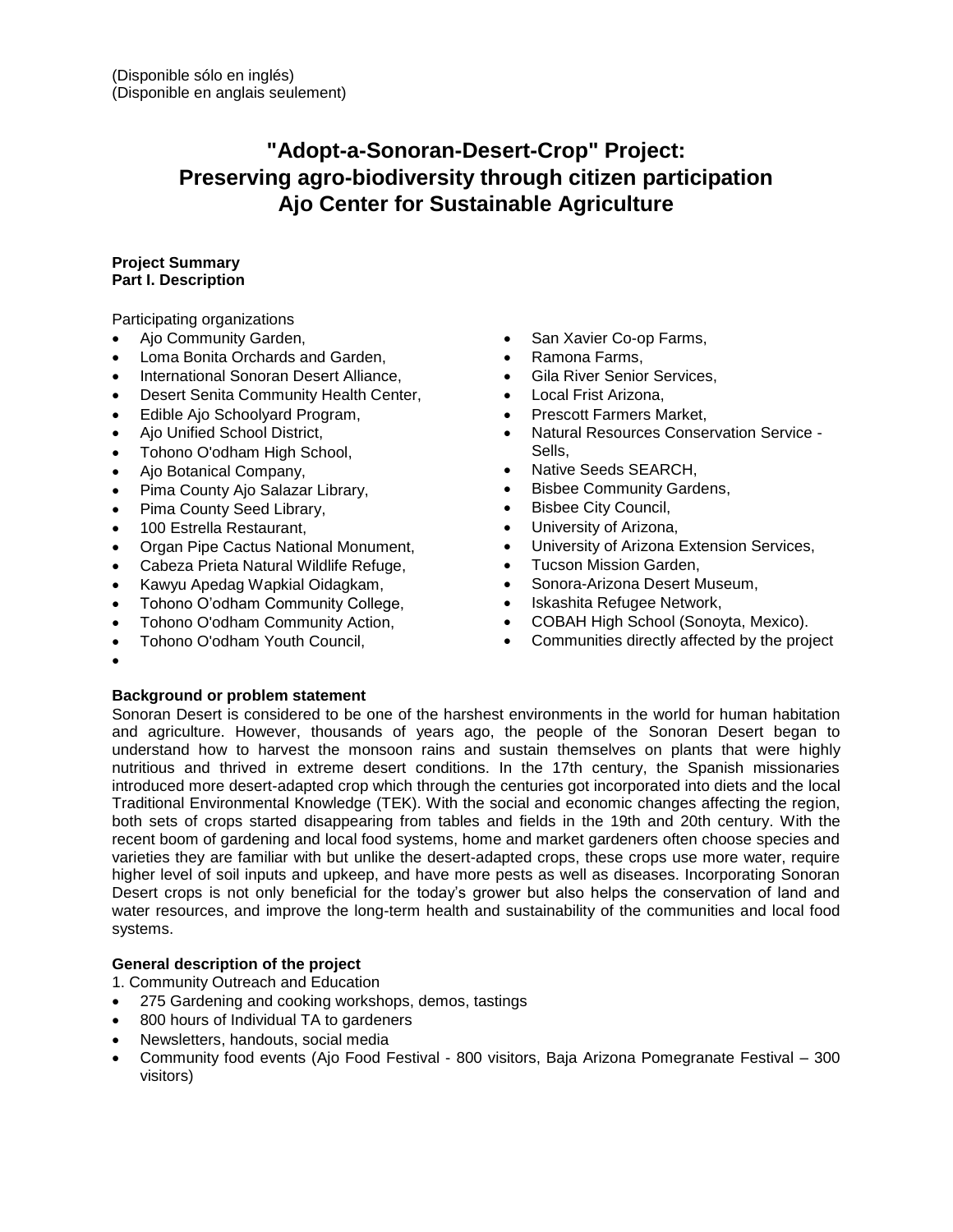- 2. Organizational Outreach and Education ("Train-the-Trainer") to 32 organizations
- tours, trainings, workshops, conferences

# 3. Collection and Distribution of seeds/cuttings

We selected, acquired and catalogued 15 desert crops, and prepared seeds and record-keeping forms for the distribution to gardeners. We prepared 1,120 cuttings from the 15 varieties in the experimental pomegranate orchard and other prospective local sources for the distribution. We recruited 75 gardeners and 7 organizations to participate in the crop preservation program. We collected, catalogued and analyzed the results.

4. Creation of a Physical and Virtual Learning Space

- Parallel growing trials at Many Hands Urban Farm and Learning Center
- Installation of raised beds, pomegranate nursery and interpretative signs
- Installation of 2 dry-land "ak chin" ("mouth-of-the-wash) fields in Ajo, AZ and New Fields, AZ (on the Tohono O'odham Nation)
- Creation of ajocsa.com.

# 5. Established Learning Communities

- Consultations, tours, presentations for 20 communities
- Arizona Small Scale Producers Forum and Celebration of Sonoran Desert Crops (2-day networking, best-practices-sharing event in November of 2016, 170 participants).

# **Description of outcomes and follow-up**

By providing outreach to 10,000 participants and 32 organizations, offering 275 educational opportunities and 800 hours of individual consultations, and recruiting 75 gardeners and 7 organizations to participate in the growing trials, the project established a vital, diversified community-based seed bank, an agricultural learning center, 2 dry-land fields, and substantially increased awareness of and capacity about desert-adapted crops, sustainable agriculture methods and environmental action. The project shared best practices with 20 other borderlands communities through conferences and individual tours and consultations.

The 15 crops preserved include:

- Tohono O'odham Squash, Tohono O'odham 60-day Corn, Tohono O'odham June Corn, Brown Tepary Beans, White Tepary Beans, Tohono O'odham Black and White Cowpeas, Bisbee Red Cowpeas, Tohono O'odham Yellow Watermelon, Tohono O'odham Melon, Tohono O'odham Sugarcane, Magdalena Big Cheese Squash, I'itoi Onions, Tohono O'odham Peas, White Sonora Wheat, Magdalena Chard
- Perennial: Pomegranates (15 varieties of white and pink pomegranates) Seeds, cuttings and information about history, growing and consuming these crops can be obtained for free by contacting us at ajocsa@hotmail.com, or project director Nina Sajovec at nina@ajocsa.com. Visit our Many Hands Learning Center and Urban Farm, our website (Resources section) at ajocsa.com, or look for vides on YouTube) or follow us on Facebook (Ajo Center for Sustainable Agriculture).

#### **Project Summary Part II. Analysis**

#### **Successes**

Overall, the project not only met but exceeded project goals.

- 1. Community outreach and education: We organized 275 workshops, demos, tastings and other community events, including Ajo Food Festival, San Isidro Festival, Community Planting at Many Hands Learning Center, Baja Arizona Pomegranate Festival, and the AZ Small Scale Producers Forum and Celebration of Sonoran Desert Crops. We offered 800 hours of technical assistance. We had a total of 10,000 participants, including 100 households who are members of Ajo Gardeners Network. We also developed whole new programming for kids and youth, held on and off school campuses.
- 2. Train-the-Trainer: trainings and/or consultations to 31 organizations.
- 3. Collection and Distribution of seeds/cuttings: We selected and regrew 15 annual crops and 15 varieties of heirloom pomegranates, and recruited 75 gardeners from Ajo, Tohono O'odham Nation,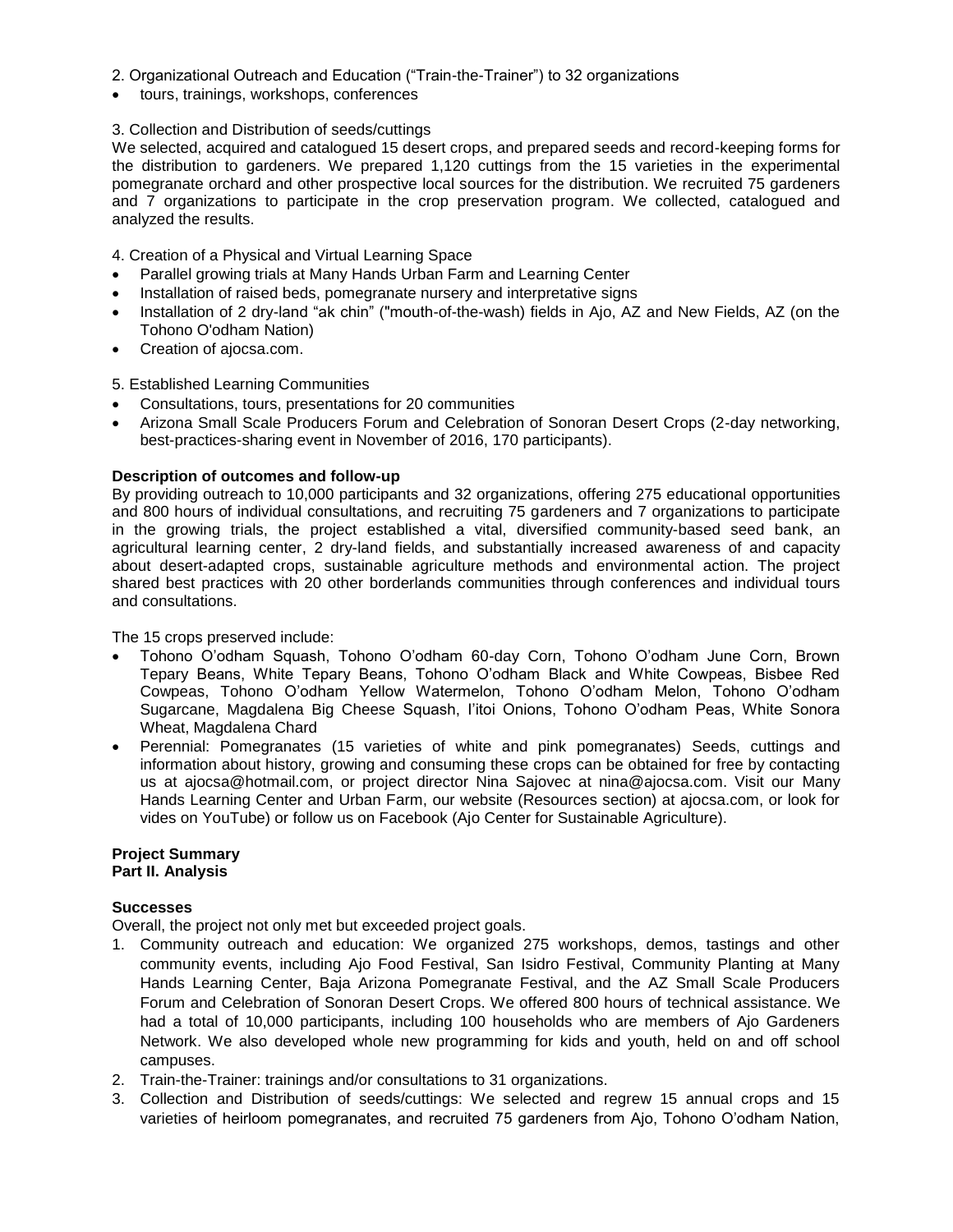Tucson, Phoenix, Gila River Indian Community and other borderlands communities to grow them and report on them. We also recruited 7 organizations including schools in Ajo and in San Simon (Tohono O'odham Nation).

- 4. Physical and virtual learning space: We designed growing areas at the Many Hands Urban Farm and Learning Center (1/2 acre), as well as installed 2 dry-land fields (1/2 acre). We installed raised beds, pomegranate nursery and interpretative signs. We filmed and posted short instructional videos on the crops (can be found on Facebook and YouTube) in addition to written handouts. We created ajocsa.com website, including Resources section.
- 5. Sharing with other communities: We shared our program and experience with 20 other communities mostly from the US/Mexico borderlands. We experienced larger than expected interested by Native American communities. The project was also featured on Female Farmer project, Cook's Science, Tucson NPR, Pima County Seed Library's Gardening Q & A blog, and our social media posts continue to reach audience beyond our local and immediate reach.

# **Challenges**

There were many challenges we encountered during the implementation, ranging from the appropriate personnel recruitment issues (with Ajo Center for Sustainable Agriculture as well as other rural organizations) to extreme weather conditions (one of the driest summers and least amount of monsoon summer rains needed for crops), however, most challenging was the realization how little knowledge there is (still) available on the Sonoran Desert crops and traditional Tohono O'odham agricultural practices, and how low the general awareness was, i.e. the starting point for the project was even lower than expected. We therefore added several more aspects to the already multi-tiered approach, stretching our resources and staff.

#### **Lessons Learned**

It was striking to find how few people really have any knowledge about these crops and old growing practices, and second, were excited to try to grow them. We therefore decided to add a strong tasting component to our programming "if they eat it, they will grow it" To appeal to larger audience, we also needed to slightly reduce the formality of the program (e.g. the reporting requirements) and design the program to be more flexible and "fun". We also realized that more technical assistance and educational opportunities will be required as initially planned. We have learned how crucial the role the weather plays in our program, as well as growing food in general. We were once again reminded how food is a complex topic - it is not just about nutrition, seed preservation or environmental education – it has to do with history of the place, social justice, class and race, and everything else that makes us human. We also realized that especially younger generations do not want to read (old) books or handouts, but instead take their information much better from cell phones and/or social media. We therefore decided to shift the weight of the cataloguing and educating about the crops from written records into videos and photos (with also corresponds with the indigenous people's focus on oral history vs. written record), which also represented a steep learning curve for the staff.

We are continuing to learn the power of partnerships, not only in preserving the biological diversity but also community outreach – our partners helped us reach populations that otherwise we would not. Relationships and partnerships, however, take time, finesse and patience Overall, we realized pretty early on that we embarked on a very long-term process – it will take more than one growing season to reintroduce the people to these plants, so we started looking for funding to support the project beyond its original one year scope.

#### **What Next? What will you do and what should others do?**

Ajo Center for Sustainable Agriculture will continue the program in all of its five components. We were lucky to secure funding for 2017 by Pima County, and from AZ Department of Agriculture and United States Agricultural Marketing Services for 2018 and 2019. We will further develop youth-focused programming for Ajo school and other regional schools, as well as John O'Mailey program at the Ajo Unified School District and "Kids at the Farm" after-school activities as well as agricultural careers club at Ajo High Schol (Ag Club) and our work with the Culinary Arts classes. We will continue to offer paid agricultural internships and apprenticeships, and also install a new incubator farm in Ajo, AZ which will be another growing site for the crops of the program. We will partner with other local, regional and international indigenous and other organizations (Native American Food Sovereignty Alliance,